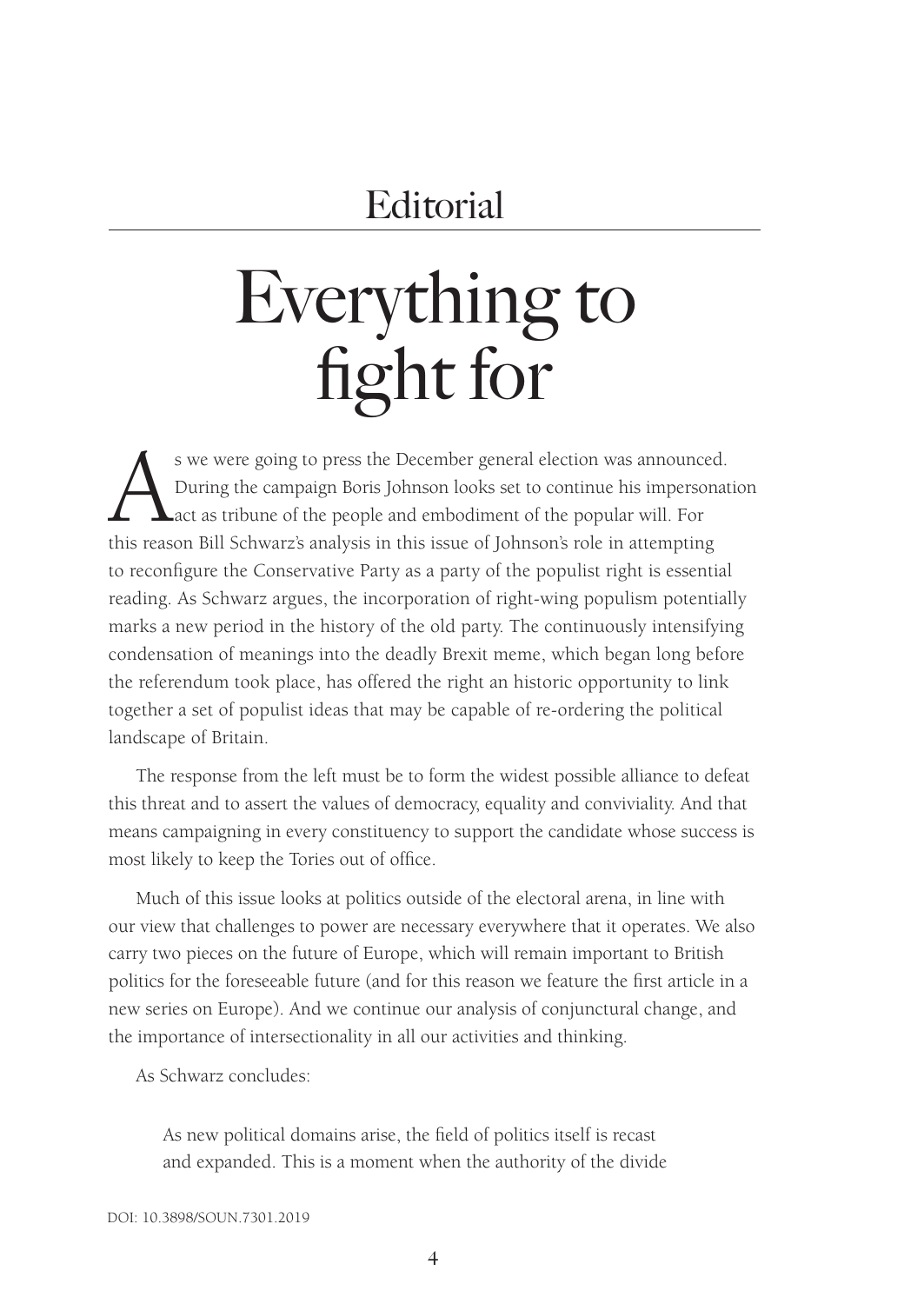### **Editorial**

between representative and direct democracy is weakening. Spartan Conservatism stands as the antithesis of democracy, but there is an alternative. The will of the people is more generous and more plural than the Spartans could ever conceive. There's everything to fight for.

#### **Antje Scharenberg introduces a new Soundings series: 'Other Europe'**

Brexit marks the first formal process of *dis*integration in the history of the political European project: until now it has known only one direction - that of further integration. And Brexit can also be seen as a specific instance of the xenophobic retreat to national borders and walls that is spreading across the continent as Fortress Europe continues to raise its fences. How might the transnational left in Europe respond to these ongoing developments?

As the prospect of Brexit looms, the question of what another Europe might look like becomes perhaps more urgent than ever. For whatever happens after Brexit - which is in itself likely to be a long-drawn out process involving continued negotiations and relationships with Europe, rather than the simple break of its authors' imagination - one thing seems already clear: Brexit will not be bringing to an end the injustices of global finance capital, the crushing power of multinational companies or the planetary climate catastrophe. Nor does it seem likely that a British government, even if headed up by a left-led Labour Party, will be able to tackle any of these and other global challenges on its own - as Niccolò Milanese and Lorenzo Marsili have recently written, socialism in one country has never been a poorer slogan.1 Meanwhile Gramsci's famous note on the interregnum - that the old is dying while the new cannot yet be born - has become a recurring theme of contemporary political commentary. It therefore seems an appropriate time to take a closer look at new ideas sprouting out of the cracks in the house of Europe.

In a new series, beginning in this issue, we are offering a space for these 'Other Europes', and introducing alternatives already in the making across and beyond the continent. Through a series of articles and interviews we will be meeting public intellectuals, activists, artists, campaigners, academics, new municipalists and other actors who are re-inventing Europe from the bottom up, inside and outside of local, national and European political institutions. The first contributor to this series is Rasha Shaaban, a campaigner, feminist, DJ and storyteller based in Sweden. Our interview with her discusses the political situation in Sweden, what Europe looks